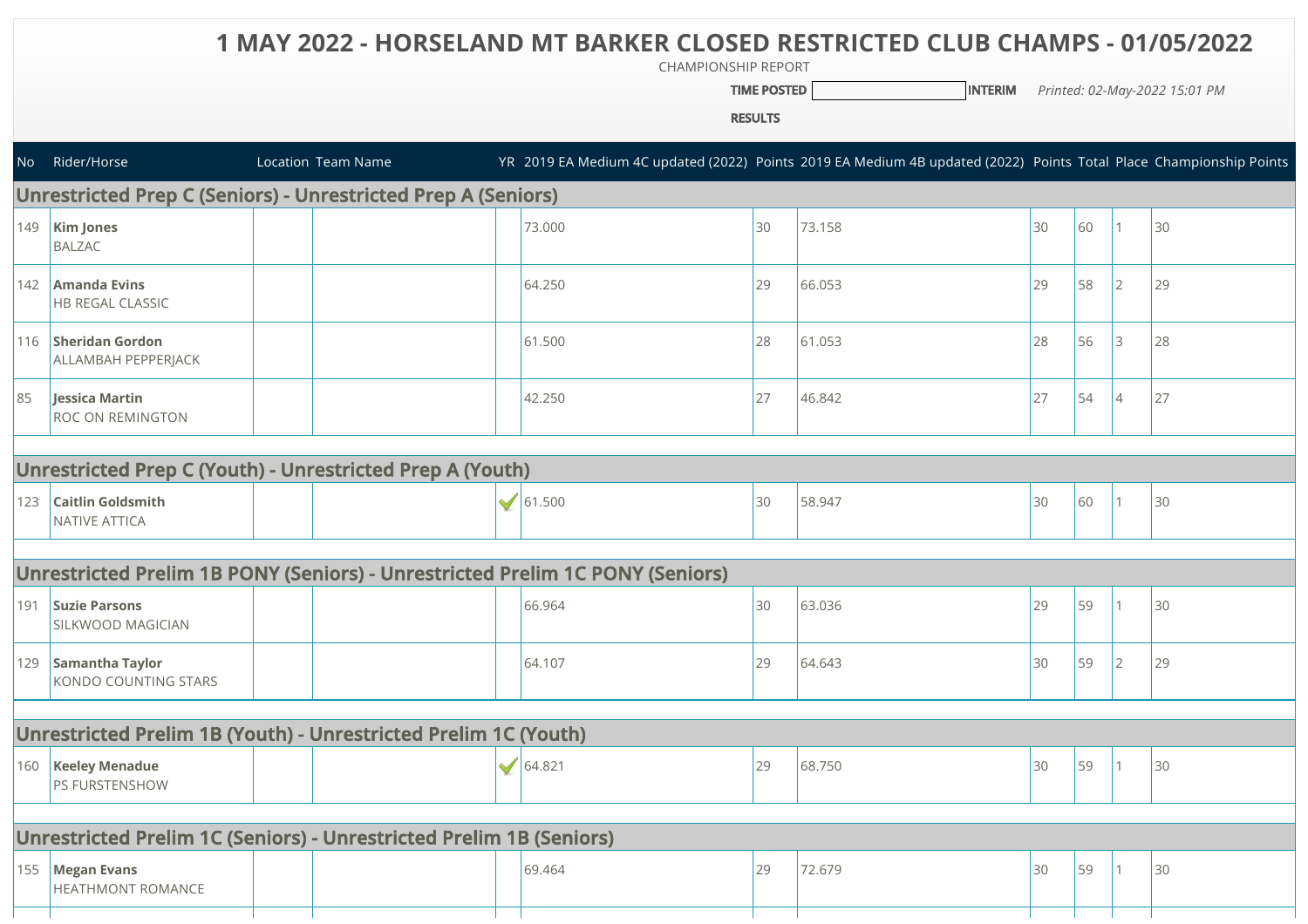| No                                                                            | Rider/Horse                                                                 |  | Location Team Name         |  |        |    | YR 2019 EA Medium 4C updated (2022) Points 2019 EA Medium 4B updated (2022) Points Total Place Championship Points |    |    |                 |    |
|-------------------------------------------------------------------------------|-----------------------------------------------------------------------------|--|----------------------------|--|--------|----|--------------------------------------------------------------------------------------------------------------------|----|----|-----------------|----|
| 119                                                                           | <b>Anita Moss</b><br><b>BRECHINRIDGE FREEDOM</b>                            |  |                            |  | 71.071 | 30 | 64.643                                                                                                             | 27 | 57 | 2               | 29 |
|                                                                               | 161 Megan Evans<br><b>ROCK ME</b>                                           |  |                            |  | 67.321 | 26 | 67.857                                                                                                             | 29 | 55 | 3               | 28 |
|                                                                               | 2345 Ryan Fletcher<br>ACACIA RIDGE ROYALE                                   |  |                            |  | 66.786 | 25 | 66.250                                                                                                             | 28 | 53 | $\overline{4}$  | 27 |
| 111                                                                           | <b>Kellie Mccleave</b><br><b>BYALEE RUMOUR</b>                              |  |                            |  | 65.357 | 24 | 62.500                                                                                                             | 25 | 49 | 5               | 26 |
| 117                                                                           | Deanne Broadbridge<br><b>RED</b>                                            |  |                            |  | 58.393 | 21 | 61.607                                                                                                             | 23 | 44 | 6               | 25 |
| $\vert 4$                                                                     | <b>Stacey Block</b><br><b>WOWPAL</b>                                        |  |                            |  | 59.464 | 22 | 60.179                                                                                                             | 22 | 44 | 7               | 24 |
| <b>Unrestricted Novice 2C (Seniors) - Unrestricted Novice 2B (Seniors)</b>    |                                                                             |  |                            |  |        |    |                                                                                                                    |    |    |                 |    |
|                                                                               | 1954 Cheryl Hatswell<br>PONDEROSA STUD ROYAL LASS                           |  |                            |  | 70.857 | 30 | 70.588                                                                                                             | 30 | 60 | 1               | 30 |
|                                                                               | 102 Jessica Playford<br><b>SUPERNOVA</b>                                    |  |                            |  | 64.143 | 28 | 66.618                                                                                                             | 28 | 56 | $\overline{2}$  | 29 |
| 121                                                                           | <b>Brooke Seward</b><br><b>DEBANLAY MARSEILLE</b>                           |  |                            |  | 64.429 | 29 | 64.559                                                                                                             | 26 | 55 | 3               | 28 |
| 18                                                                            | Mel Johnson<br><b>STRATHROSE ADMIRAL</b>                                    |  |                            |  | 61.286 | 27 | 65.147                                                                                                             | 27 | 54 | $\vert 4 \vert$ | 27 |
| Unrestricted Novice 2C PONY (Seniors) - Unrestricted Novice 2B PONY (Seniors) |                                                                             |  |                            |  |        |    |                                                                                                                    |    |    |                 |    |
|                                                                               | 2057 Mia Taylor<br>CHURINGA HIDDEN SECRETS                                  |  | Encounter Lutheran College |  | 61.714 | 29 | 70.441                                                                                                             | 30 | 59 | $\mathbf{1}$    | 30 |
| 19                                                                            | Jo Cullen<br><b>STRATHROSE THE CON MAN</b>                                  |  |                            |  | 61.714 | 28 | 65.588                                                                                                             | 29 | 57 | $ 2\rangle$     | 29 |
|                                                                               | Unrestricted Elementary 3C (Seniors) - Unrestricted Elementary 3B (Seniors) |  |                            |  |        |    |                                                                                                                    |    |    |                 |    |
|                                                                               |                                                                             |  |                            |  |        |    |                                                                                                                    |    |    |                 |    |
|                                                                               | $2342$ Alyssa Fox<br><b>ROXETTE TD</b>                                      |  |                            |  | 65.244 | 29 | 70.500                                                                                                             | 30 | 59 | $\mathbf{1}$    | 30 |

 $\mathbf{1}$ 

 $\mathbf{1}$ 

┱═┱

 $\mathbf{1}$ 

a T